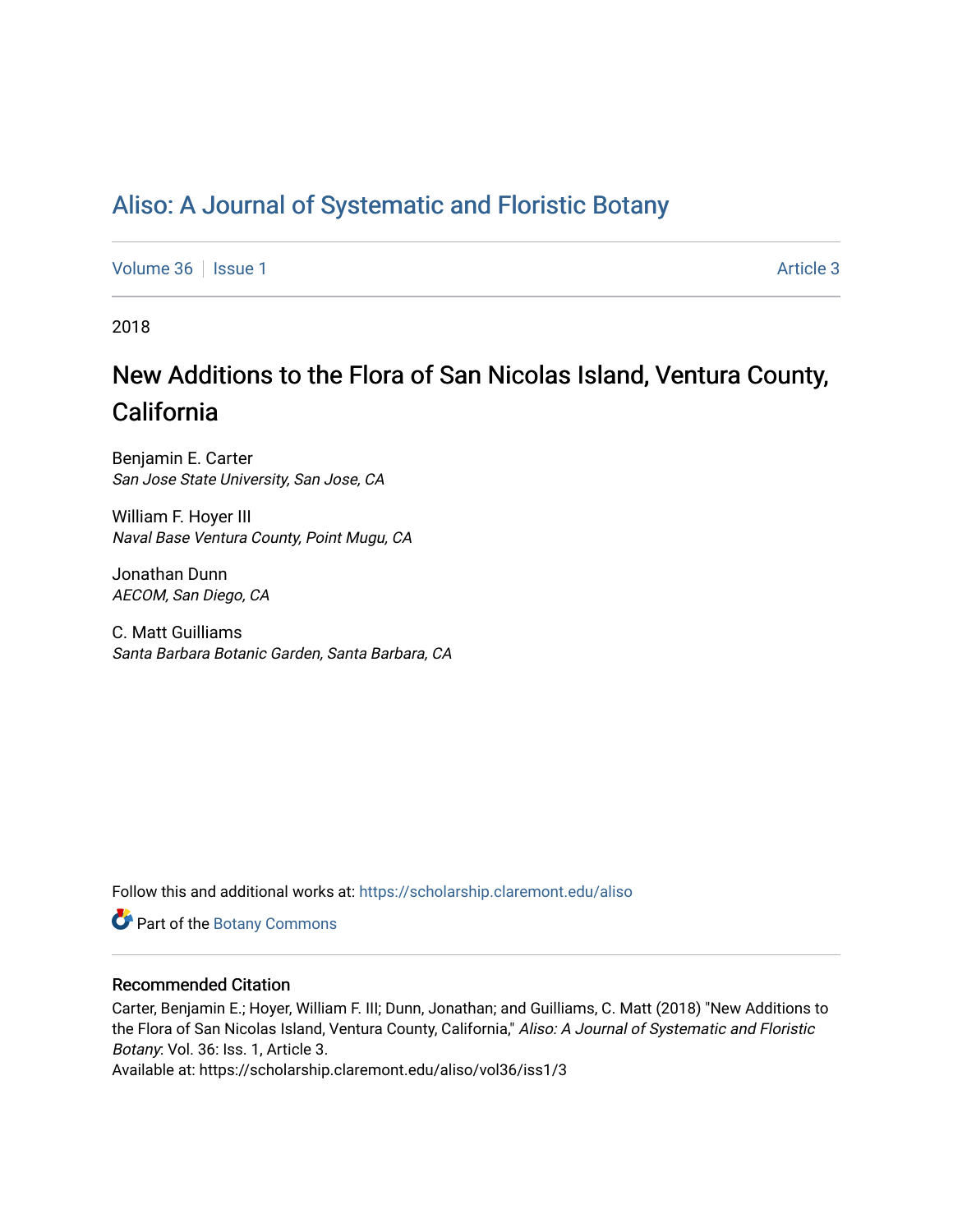### NEW ADDITIONS TO THE FLORA OF SAN NICOLAS ISLAND, VENTURA COUNTY, CALIFORNIA

BENJAMIN E. CARTER<sup>1,5</sup>, WILLIAM F. HOYER III<sup>2</sup>, JONATHAN DUNN<sup>3</sup>, STEVE JUNAK<sup>4</sup> AND C. MATT GUILLIAMS<sup>4</sup>

<sup>1</sup>*Department of Biological Sciences, San José State University, One Washington Square, San Jose, California 95192;* <sup>2</sup>*Environmental Division, Naval Base Ventura County, 311 Main Road Suite 1, Point Mugu, California 93042;* <sup>3</sup>*AECOM, 401 West A Street, Suite 1200, San Diego, California 92101;* <sup>4</sup>*Department of Conservation and Research, Santa Barbara Botanic Garden, 1212 Mission Canyon Road, Santa Barbara, California 93105*

<sup>5</sup>*Corresponding author (benjamin.carter@sjsu.edu)*

#### **ABSTRACT**

Ongoing collecting efforts on San Nicolas Island have substantially increased the number of plant species documented from the island. Here we report thirty-one plants previously unrecorded from the island. The list includes six eudicots, one monocot, four liverworts and twenty mosses. Five of these species are understood to be introduced on San Nicolas and the remainder are believed to be native. The native vascular plants are *Logfia filaginoides*, *Cistanthe maritima* and *Muhlenbergia microsperma*. Of the twenty-four new bryophytes, one—*Asterella bolanderi*—is the first record from the Channel Islands. Specific ecological and locality information are provided for the new vascular plant finds and general patterns of bryophyte richness and ecological preferences are discussed.

Key words: bryophytes, California, Channel Islands, floristics, land plants.

#### **INTRODUCTION**

San Nicolas Island is one of the eight California Channel Islands, an archipelago located off the coast of southern California. At  $58 \text{ km}^2$ , San Nicolas ranks 5th in size among the eight islands of the archipelago, and it is also the most remote, with a distance of 98 km to the closest point on the mainland. Perhaps owing to its relatively small size, distance from the mainland, and only modest elevational relief (maximum elevation 277 m), the island has relatively low vascular plant taxonomic richness. In the most recent floristic inventory of the island, Junak (2008) listed a total of 278 minimum rank taxa (species, subspecies, and varieties), 137 of which are naturally occurring and 141 are presumed to be introduced. The non-vascular plant flora (mosses, liverworts and hornworts), while not well studied, has a similarly low taxonomic richness, with 11 species previously observed (Carter 2015, 2017). Given the historical lack of attention to the non-vascular flora, it has not been clear if low taxonomic richness reported for non-vascular plants reflects low natural richness, the historically meager attempt to document these plants, or both.

Since 2008 there have been few purely collection-oriented trips to San Nicolas Island, but there has been consistent effort to collect data for long-term vegetation transects and rare plant monitoring locations. Collecting efforts aimed solely at improving our understanding of species distributions have been challenging to fund, however collections supporting restoration efforts, genetic sampling and monitoring of rare vascular plants, and mapping of vegetation have presented opportunities for collections to be made opportunistically. Beginning in 2016, this effort has been extended to the non-vascular flora. Together,

the improvements to our knowledge of both vascular and nonvascular floras on San Nicolas represent a substantial increase in the number of taxa known and present a strong case for further exploration.

The purpose of this report is to aggregate the results of recent vascular plant and bryophyte collecting efforts on San Nicolas Island. A vouchered list is provided (Appendix 1), including all unpublished new discoveries for the island since the most recent vascular plant (Junak 2008) and bryophyte (Carter 2015) floristic treatments.

#### materials and methods

Vascular plant observations were made during rare plant inventories, general reconnaissance surveys, bryophyte inventories, and vegetation surveys by the authors during 2016 and 2017. Collecting trips and participants were as follows (authors of this paper listed by first and last initial): collections of new vascular plant species were made on 9 April 2010 (SJ), 16 April 2013 (SJ & Valerie Vartanian), 17 April 2016 (WH & BC), 9 June 2016 (SJ), 18 March 2017 (JD and Ed Kentner), 11–12 May 2017 (CMG & WH), 29 June 2017 (WH). Voucher specimens are deposited at the Clifton Smith Herbarium at the Santa Barbara Botanic Garden (SBBG).

Bryophyte inventories were performed by BC 5–7 February 2016 (with WH & CMG) and 15–17 April 2016 (with WH). Approximately 100 collections were made from localities throughout the island. Voucher specimens are deposited at the Carl W. Sharsmith Herbarium at San José State University (SJSU).

#### **RESULTS**

Seven new island records of vascular plant species were made during surveys between 2010 and 2017 (Fig. 1–5; Appendix 1). Three of these species are native to California and are thought

<sup>© 2018,</sup> The Author(s), CC-BY. This open access article is distributed under a Creative Commons Attribution License, which allows unrestricted use, distribution, and reproduction in any medium, provided that the original author(s) and source are credited. Articles can be downloaded at *http://scholarship.claremont.edu/aliso/.*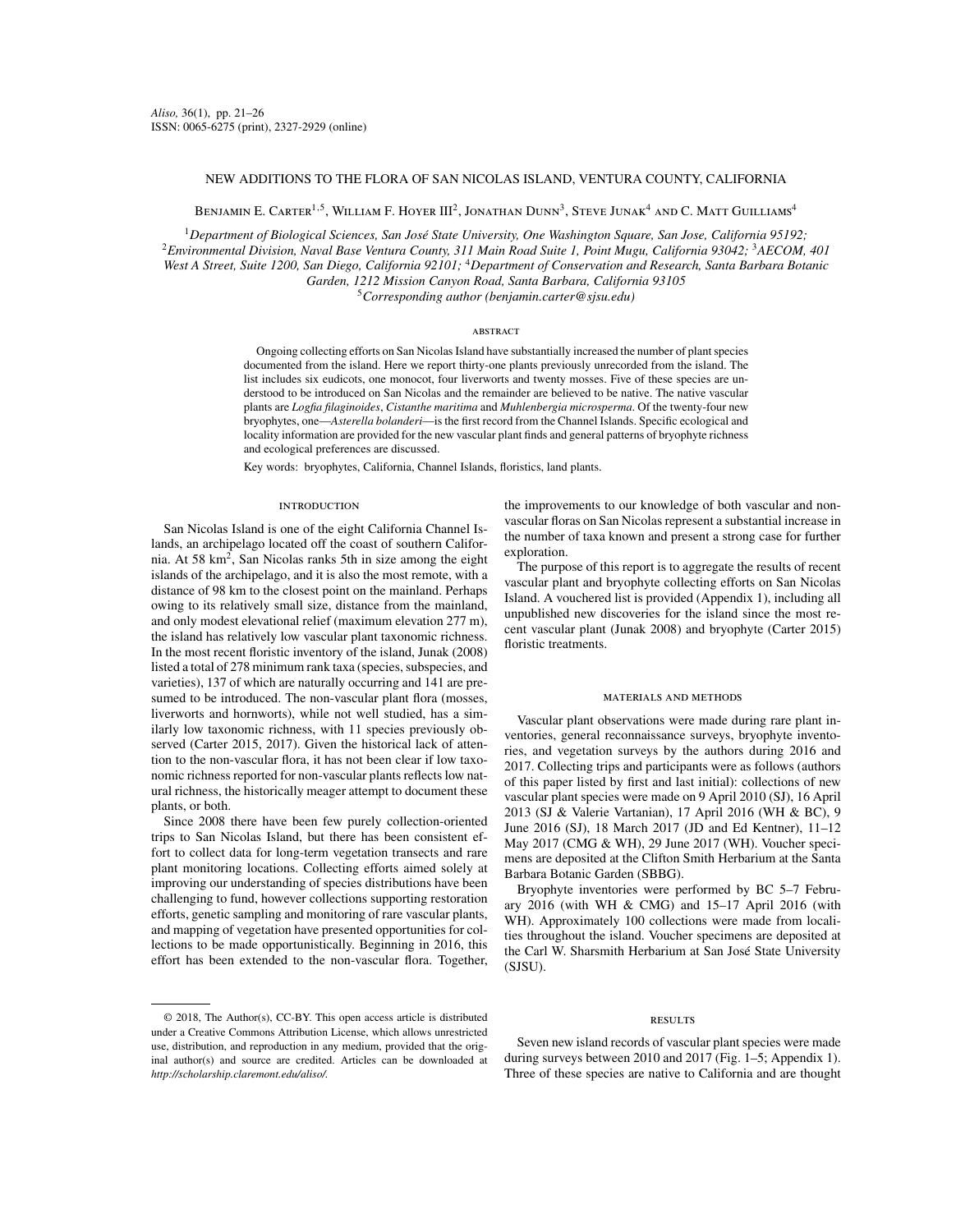

Fig. 1–5. Habitat and flora of San Nicolas Island.—1. Band of soil derived from porphyritic andesite harboring *Cistanthe maritima* and associated locally uncommon vascular plants.—2. Flowers and fruits of *Cistanthe maritima*.—3. Several *Muhlenbergia microsperma* individuals growing with island endemic *Eriogonum grande* var. *timorum*.—4. *Crossidium crassinervium*, one of the most abundant mosses on San Nicolas.— 5. Mat of *Didymodon vinealis* (Brid.) R.H. Zander beneath canopy of *Leptosyne*. All photos by the authors.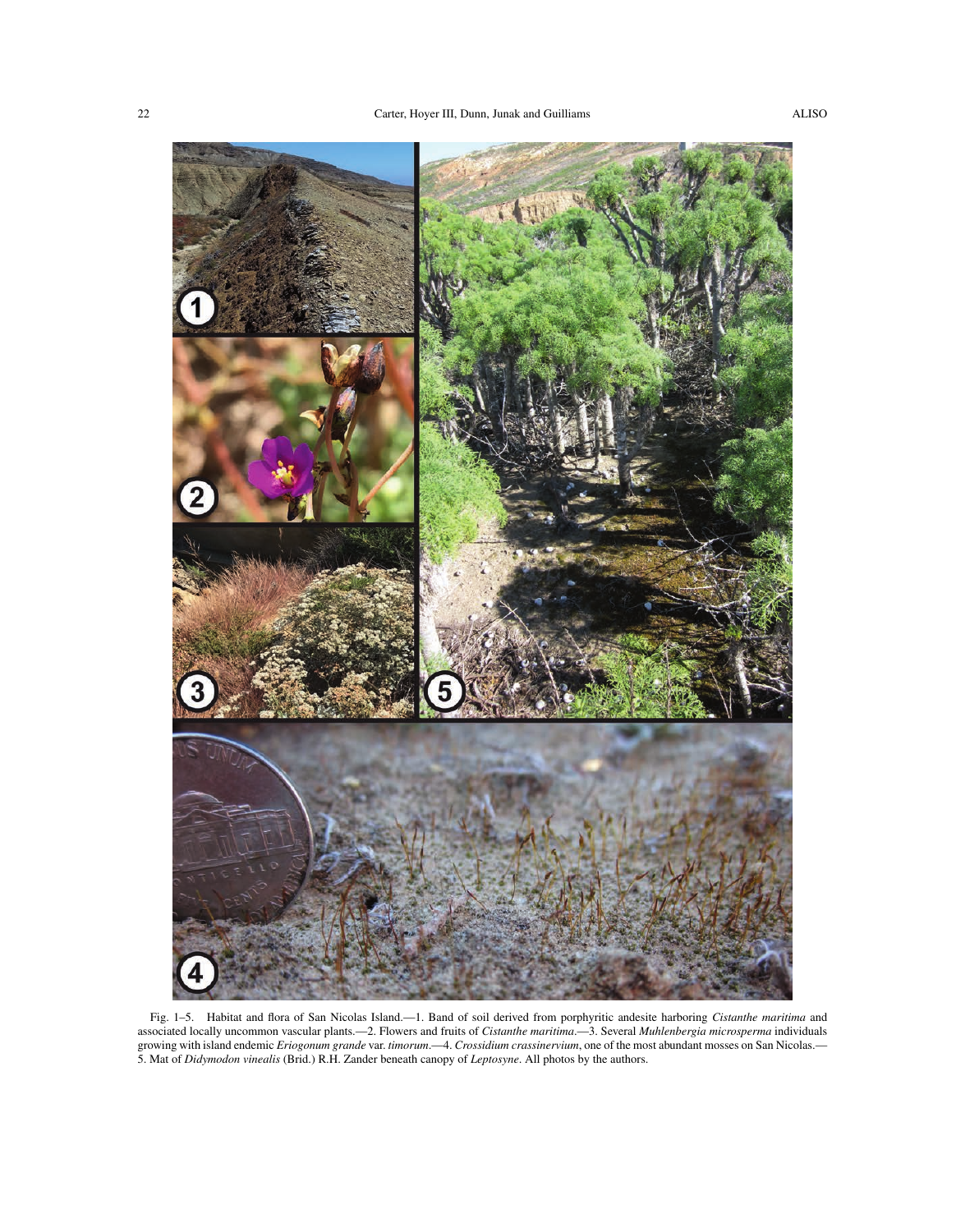to be naturally occurring on the island: *Logfia filaginoides* (Asteraceae), *Cistanthe maritima* (Montiaceae), and *Muhlenbergia microsperma* (Poaceae). Four species are not native to California and represent new introductions to the island: *Capsella bursa-pastoris* (Brassicaceae), *Polycarpon tetraphyllum* var. *tetraphyllum* (Caryophyllaceae), *Euphorbia terracina* (Euphorbiaceae), and *Malva nicaeensis* (Malvaceae).

The bryophyte surveys resulted in new vouchered reports for nine of the ten historically known moss species reported by Carter (2015). The only species that was not recollected was *Ceratodon purpureus*(Hedw.) Brid., a common and often weedy species that is most likely still present despite going undetected. The new surveys uncovered an additional four liverwort species and 22 moss species that were not previously reported for the island. Of the new records, *Tortella humilis* (Hedw.) Jenn. was new for California, as reported by Carter (2017), and *Asterella bolanderi* (Austin) Underw. was recorded for the first time from the Channel Islands. Both are presumed to be naturally occurring (i.e., not anthropogenically introduced). All the other species have been previously reported from one or more of the other Channel Islands (Carter 2015) and most have been documented from the adjacent mainland in the Santa Monica Mountains (Sagar 2009). Two specimens could be identified to genus but not to species due to the lack of necessary reproductive material. These were in the genera *Fossombronia*, which has two species known from the Channel Islands, *F. longiseta* (Austin) Austin and *F. pusilla* (L.) Nees, and *Microbryum*, which also has two species known from the islands, *M. davallianum* (Sm.) R.H. Zander and *M. starckeanum* (Hedw.) R.H. Zander. These four species all occur in similar habitats throughout the Channel Islands, primarily on exposed soil within grasslands and shrub-dominated communities. *Fossombronia longiseta* is the more widespread of the two *Fossombronia* species and has been documented from Santa Catalina, San Clemente, Santa Cruz and Santa Rosa Islands; *F. pusilla* has been documented from Santa Catalina and San Clemente (Carter 2015). Of the two *Microbryum* species, *M. davallianum* has been documented from Santa Catalina, San Clemente and San Miguel Islands, and *M. starckeanum* has been documented from Santa Catalina and San Clemente (Carter 2015).

#### discussion

#### *The Vascular Plant Flora*

The vascular plant flora of San Nicolas Island, while small relative to the other Channel Islands, is consistent with expected taxonomic richness on the basis of island size and distance to the mainland (Moody 2000; B.E. Carter and C.M. Guilliams, unpubl. data). With only 137 native and 141 introduced minimumrank vascular plant taxa, a restricted geographic coverage, and a long history of botanical exploration (Junak 2008), the addition of seven new vascular plant taxa is significant. These recent findings increase the size of the vascular flora to 140 native and 145 introduced taxa, an overall increase of 2.5%, and an increase in the native component of 2.2%.

We infer that three of the new vascular plant records—species considered native on the mainland—are naturally occurring on San Nicolas Island based on the evidence available to us. First, populations of these new species are in relatively undisturbed areas in native vegetation. Second, they occur in remote areas

away from centers of human activity. Finally, populations are well-established but could easily be overlooked due to one or more of the following: 1) remoteness; 2) relatively small spatial extent of populations; 3) possible lack of yearly germination and development; and 4) small stature. These species, along with four new records of introduced species, are discussed in the following paragraphs.

*Capsella bursa-pastoris* was first collected on San Nicolas Island by SJ on 9 April 2010 from the disturbed flats in Nicktown (*Junak SN-1745*, SBBG). Along with the airfield area, Nicktown is one of the primary centers of human activity on the island and the main location for housing on the island. As a result, Nicktown is a common location for new records of non-native species. This species is now known from all of the Channel Islands except Anacapa. It is a common weed throughout North America and is native to Eurasia.

*Cistanthe maritima* was first collected on San Nicolas Island on 12 May 2017 by CMG and WH (*Guilliams 3498*, SBBG) on the coastal terrace between Cliff Canyon and Desert Fan Canyon, west of Daytona Beach, in the southeastern part of the island (Fig. 2). Plants were growing on an igneous dike (Fig. 1) composed of porphyritic andesite (Vedder and Norris 1963), where they co-occurred with other uncommon native taxa such as *Eschscholzia ramosa* (Greene) Greene and *Mentzelia affinis* Greene. Later field surveys focusing on this soil type resulted in the discovery of another population of *C. maritima* (*Hoyer 022*, SBBG), suggesting an affinity for this substrate type among these rare island taxa. With the new records from San Nicolas, this species is now documented from all of the Channel Islands except for San Miguel. On the mainland, it is narrowly distributed in coastal locations from Santa Barbara County to northwestern Baja California.

*Euphorbia terracina* was first observed on San Nicolas Island in the winter of 2012–2013 at two locations: Humphrey's Sump and on the South West Mesa. Both populations numbered in the thousands of individuals, with the Humphrey's Sump population covering ca. 0.49 ha and the Mesa population covering 5.87 ha in the 2012–2013 season. This native of Europe is considered an invasive weed in California, and annual treatment began on San Nicolas the year it was discovered and continues through the present. The origin of these populations on San Nicolas Island may be anthropogenic, but also could be the result of bird dispersal. The two localities have very low human traffic, which also may explain the large size of the populations at initial detection in 2012–2013. This is the first published report for this species on the California Channel Islands, although it has been recorded from Santa Cruz Island (S. Junak, unpubl. data). A native of Europe, it occurs throughout the southern coastal areas of California.

*Logfia filaginoides* was first collected on San Nicolas Island on 17 April 2016 by WH and BC on the mesa north of the airfield (*Hoyer 20*, SBBG), then again south of the airfield in 2017 (*Meszaros s.n.*, 27 March 2017, SBBG). The species has likely gone undetected previously because it is a small and relatively inconspicuous annual, and the localities near the airfield are not frequented by botanists. With the San Nicolas populations, this species is now known from all eight of the Channel Islands. The native range spans California and extends in scattered localites east to Texas and south to northern Mexico.

*Malva nicaeensis* All. was first collected on San Nicolas Island on 16 April 2013 by SJ in two widely spaced locations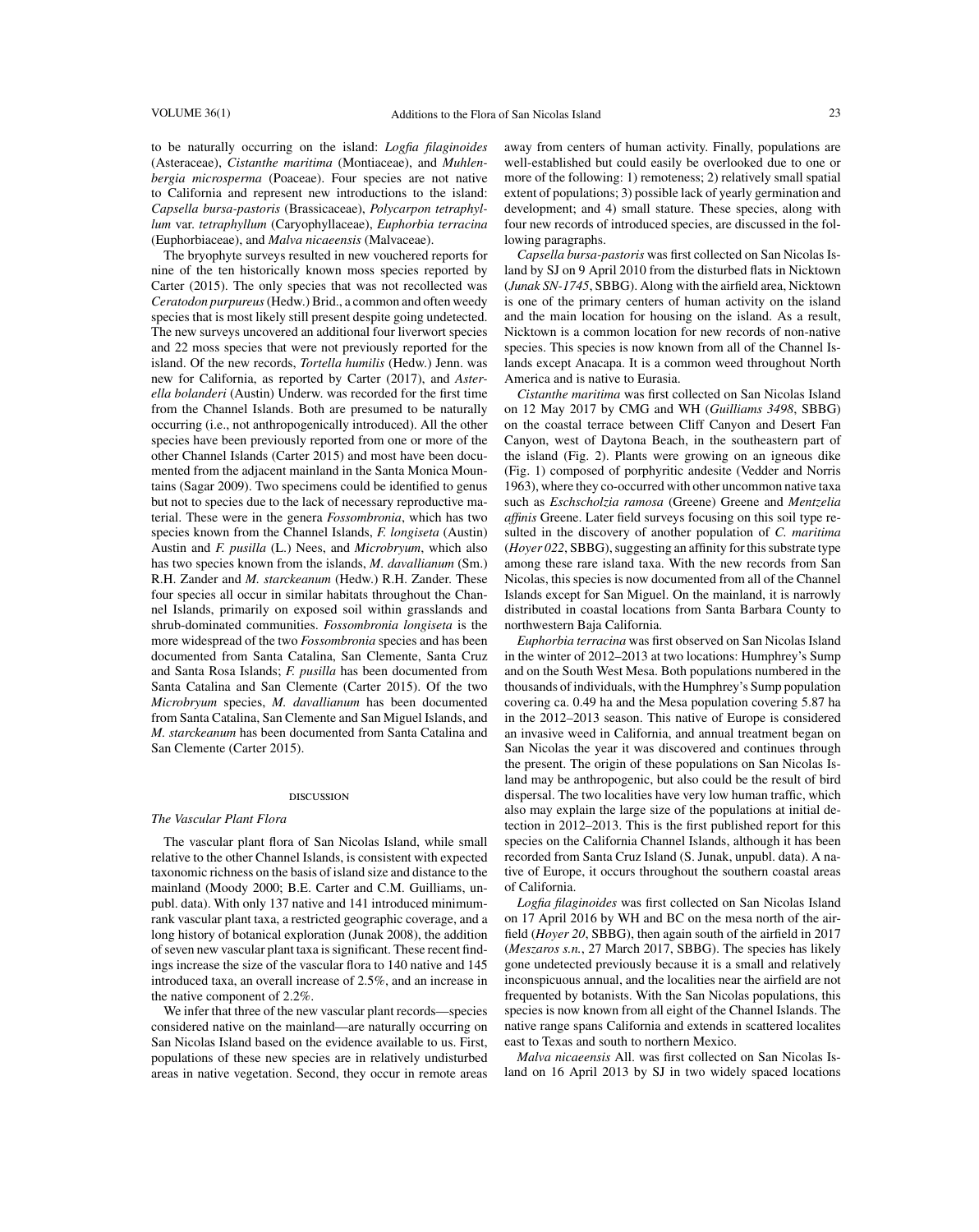on the island: ruderal, sandy, flat areas in Nicktown (*Junak SN-1747*, SBBG), and at the edge of the parking area at Barge Landing, Daytona Beach (*Junak SN-1749*, SBBG). This introduced mallow species is also known from Santa Cruz Island. Native to western Europe and the Mediterranean region, its North American distribution includes low elevation regions throughout California.

*Muhlenbergia microsperma* (Fig. 3) was first collected on San Nicolas Island on 18 March 2017 by JD (*Dunn 17041801*, SBBG) from a south-facing canyon slope approximately halfway between Dutch Harbor and Daytona Beach in the southeastern part of the island. The scant soils present consist of weathering-indurated sandstones (mapped as Rock Outcrops in Estrada 1985). Associated species include *Eriogonum grande* Greene var. *timorum* Reveal, *Cylindropuntia prolifera* (Engelm.) F.M. Knuth and *Opuntia littoralis* (Engelm.) Cockerell. *Muhlenbergia microsperma* is an annual to short-lived perennial that is now documented from all the Channel Islands except San Miguel. The native range extends from the southwestern United States to Central and South America.

*Polycarpon tetraphyllum* var. *tetraphyllum* was first collected on San Nicolas Island on 9 June 2016 by SJ (*Junak SNi-1750*, SBBG) from an area supporting ruderal vegetation in Nicktown. With this collection, the species has now been documented from all Channel Islands. Native to southwestern Europe, it is common throughout western North America.

#### *The Bryophyte Flora*

With 35 species currently known, the bryophyte flora of San Nicolas Island is quite small relative to the other Channel Islands, which range in richness from five species (Santa Barbara Island) to 118 (Santa Catalina Island). An important explanatory factor is likely the lack of appropriate substrate. On other islands in the archipelago, large rock outcrops, large woody plants (especially *Quercus tomentella* Engelm., *Q. pacifica* Nixon & C.H. Mull. and *Pinus muricata* D. Don), seasonal streams and dense clay soils each provide important substrates for bryophyte species that are conspicuously missing from San Nicolas Island. Conversely, some of the substrates that provide important habitats for vascular plant species, for example sand dunes and caliche soils, are inhospitable to bryophytes.

Bryophyte distributions across San Nicolas Island can be separated into three general habitat classes: seeps, north facing slopes and arid scrublands. Seeps harbor a small number of specialist species, especially *Eucladium verticillatum* (With.) Bruch & Schimp. and *Didymodon tophaceus* (Brid.) Lisa, which are both historically recorded from San Nicolas. The steep north-facing slopes along the north and east edge of the island are the richest habitats for bryophytes and harbor a number of species that are very common on the northern islands (San Miguel, Santa Rosa, Santa Cruz and Anacapa Islands) but mostly excluded from the extensive drier parts of San Nicolas Island. All of the liverworts, the pleurocarpous mosses (*Scleropodium* and *Homalothecium*) and the moss genera *Fissidens* and *Rosulabryum* exhibit this distribution. The majority of the island is very dry and most of the bryophyte species occurring throughout the island are very small species that contribute to the lichen-dominated soil crusts (e.g., *Didymodon* spp., *Gemmabryum* spp., *Tortula* spp. and *Crossidium*

*crassinervium* (De Not.) Jur.; Fig. 4–5). In general, bryophyte richness on San Nicolas Island corresponds to soil stability, with the oldest and most stable soils harboring the highest number of species. The caliche soils, which harbor several interesting vascular plant species, support only a few of the most tolerant generalist bryophyte species.

Introduced species constitute a large proportion of the vascular flora of San Nicolas Island, but the same is not true of the bryophytes. Currently only one of the 35 species, *Fissidens curvatus* Hornsch., is thought to be introduced to the island. Similarly, endemism is lower in bryophyte island floras than in corresponding vascular plant floras, and San Nicolas currently has no known endemic bryophytes. Across all the Channel Islands, there are no known endemic bryophytes, although two undescribed species might be endemic, pending future collecting efforts in mainland southern California (Carter 2015).

#### *The Importance of Continuing Efforts to Document the Flora*

Recent work on the flora of the Channel Islands is beginning to provide a clearer understanding of the evolution and assembly of the Channel Island floras. For example, molecular studies in *Acmispon* (Fabaceae) have demonstrated the importance of large-scale molecular analyses with dense infraspecific sampling to disentangle the complicated evolutionary history of island *Acmispon* species (McGlaughlin et al. 2014; Wallace et al. 2017). Looking at the whole vascular flora of the archipelago, Moody (2000) and Riley and McGlaughlin (2016) have likewise begun to develop the Channel Islands as an important system for understanding the role of prevailing wind patterns in establishing floras of near-shore islands.

These insights are critical in the pivot from the basic documentation of floras to delving into the mechanisms that underlie floristic patterns. However, a steady increase in the number of species documented from San Nicolas and the other Channel Islands highlights two critical aspects of floristic botany. The first is that, especially in a changing world, a flora is never complete. The Channel Islands are an extreme example of this. With the drastic environmental changes brought on by the removal of introduced herbivores, including more than 30,000 sheep on San Nicolas Island (Schoenherr et al. 1999), the recovery of plant populations results in a measurable change in the flora and vegetation over the timespan of decades. Only dedicated field observation can document these changes across time. The second is that the flora extends beyond vascular plant species and that a checklist of the vascular flora is the beginning, rather than the end, of a botanical inventory. Biogeographic patterns of bryophytes across the Channel Islands differ in important ways from the vascular plants, for example in reduced endemism and in different contributions of species from the adjacent mainland versus mainland areas to the north and south (Carter 2015; B.E. Carter and C.M. Guilliams, unpubl. data). Recent collecting efforts have also uncovered more than 150 lichen species on San Nicolas Island (K. Knudsen, pers. comm. 2016), and the eventual biogeographic comparisons of the lichen, bryophyte and vascular plant floras will undoubtedly yield a much richer and more nuanced understanding of the basic biology of San Nicolas Island, and thereby increase our capacity for making prudent management decisions with the goal of maintaining the island flora in perpetuity.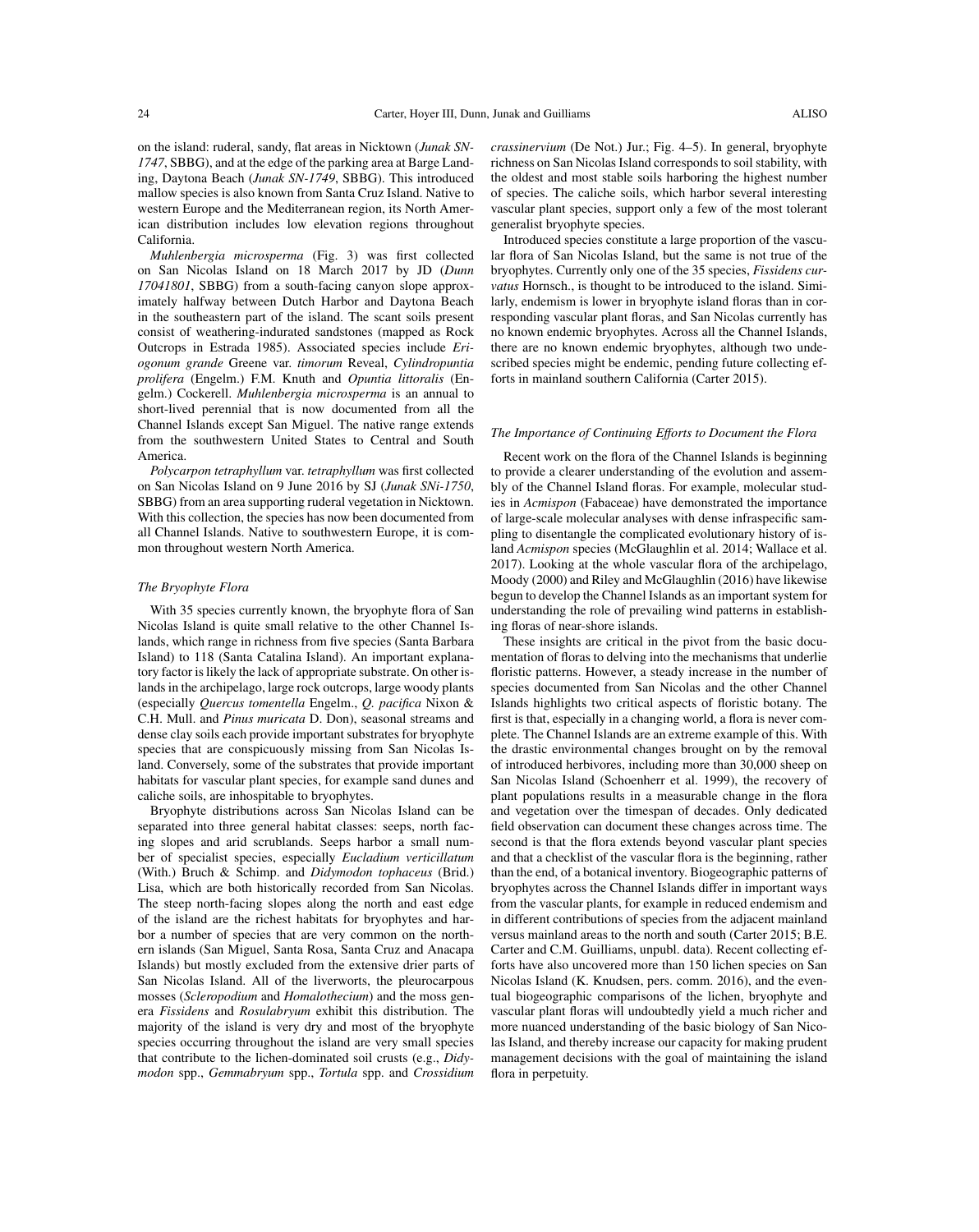#### acknowledgements

We are grateful to the Commanding Officers of Naval Base Ventura County and of Outlying Landing Field San Nicolas Island for allowing our visits to the island and for providing transportation to and from the mainland. SJ thanks the Navy staff on San Nicolas Island and on the mainland, especially Grace Smith, Martin Ruane and Valerie Vartanian, for their help with transportation, lodging, and access. We also thank Denise Knapp for her assistance in securing funding for fieldwork for BC and CMG. We are grateful to M. McGlaughlin and an anonymous reviewer who suggested improvements to an earlier draft.

#### literature cited

Carter, B. E. 2015. A checklist of the bryophytes of the California Channel Islands. *Madroño* **62**: 186–207.

———. 2017. Noteworthy collections. *Madroño* **64**: 3.

- Estrada, D. C. 1985. Soil survey of Channel Islands Area, California: San Nicolas Island. Soil Conservation Service.
- Junak, S. 2008. A flora of San Nicolas Island, California. Santa Barbara Botanic Garden, Santa Barbara, California.
- McGlaughlin, M. E., L. E. Wallace, G. L. Wheeler, G. Bresowar, L. Riley, N. R. Britten and K. Helenurm. 2014. Do the island biogeography predictions of MacArthur and Wilson hold when examining genetic diversity on the near mainland California Channel Islands? Examples from endemic *Acmispon* (Fabaceae). *Bot. J. Linn. Soc.* **174**: 289–304.
- Moody, A. 2000. Analysis of plant species diversity with respect to island characteristics on the Channel Islands, California. *J. Biogeogr.* **27**: 711–723.
- Riley, L. and M. E. McGlaughlin. 2016. Endemism in native floras of California's Channel Islands correlated with seasonal patterns of aeolian processes. *Botany* **94**: 1–8.
- Sagar, T. 2009. Bryophytes of the Santa Monica Mountains. M.S. thesis, California State University, Northridge.
- Schoenherr, A. A., C. R. Feldmeth and M. J. Emerson. 1999. Natural history of the islands of California, University of California Press, Berkeley and Los Angeles.
- Vedder, J. G. and R. M. Norris. 1963. Geology of San Nicolas Island, California. U.S. Geological Survey Professional Paper 369. U.S. Govt Print. Off., Washington DC.
- Wallace, L. E., G. L. Wheeler, M. E. McGlaughlin, G. Bresowar and K. Helenurm. 2017. Phylogeography and genetic structure of endemic *Acmispon argophyllus* and *A. dendroideus* (Fabaceae) across the California Channel Islands. *Amer. J. Bot.* **104**: 743–756.

#### appendix 1.

List of new discoveries with detailed collection information. Vascular plant vouchers are deposited at SBBG and bryophyte vouchers are deposited at SJSU. Introduced species are indicated with an asterisk (\*). General locality on the island is provided along with specific localities for one or more voucher specimens representing each species.

#### EUDICOTS

- \*Capsella bursa-pastoris (L.) Medik. Central mesa; disturbed flats in Nicktown, 9 Apr 2010, *Junak SN-1745.*
- Cistanthe maritima (Nutt.) Carolin ex Hershk. Southeast quarter of the island; between Cliff Canyon and Desert Fan Canyon along igneous dike (33.21788, -119.46409), 12 May 2017, *Guilliams & Hoyer 3498*; east of Desert Fan Canyon and west of western edge of Day-

tona Beach on an igneous dike (33.21951, -119.46084), 31 May 2017, *Hoyer 022*.

\*Euphorbia terracina L. North shore; bottom of Tule Creek Canyon below Humphrey Sump, 16 Apr 2013, *Junak & Vartanian SN-1746*; southwest side of island, caliche flats just southwest of Building #323, 16 Apr 2013, *Junak & Vartanian SN-1749*; southwest eroded mesa (33.25140, -119.53864), 5 July 2017, *Hoyer 23*.

LOGFIA FILAGINOIDES (Hook. & Arn.) Morefield. Central mesa; between Beach Road and airfield, 17 Apr 2016, (33.24627, -119.45861), *Hoyer & Carter 020.*

- \*Malva nicaeensis All. Central mesa; disturbed sandy flats in Nicktown, 16 Apr 2013, *Junak SN-1747*; edge of parking area at Barge Landing, Daytona Beach, 16 Apr 2013, *Junak SN-1748*.
- \*Polycarpon tetraphyllum (L.) L. var. tetraphyllum. Central mesa; disturbed flats in Nicktown, 9 Jun 2016, *Junak SN-1750*.

#### MONOCOTS

Muhlenbergia microsperma (DC.) Kunth. Southeast quarter; approximately halfway between Dutch Harbor and Daytona Beach, 18 Mar 2017, *Dunn 17041801*; top of small bowl at toe of small sandstone escarpment, 12 May 2017, *Guilliams & Hoyer 3494*.

#### **LIVERWORTS**

- Asterella bolanderi (Austin) Underw. Northeast slopes; (33.255, -119.474), 16 Apr 2016, *Carter 9372.*
- Asterella californica (Hampe ex Austin) Underw. Northeast slopes; road from north end of airstrip down to lower coastal mesa, 5 Feb 2016, *Carter 9084.*
- FOSSOMBRONIA sp. Northeast slopes; road from north end of airstrip down to lower coastal mesa, 5 Feb 2016, *Carter 9085.*
- Targionia hypophylla L. Northeast slopes; road from north end of airstrip down to lower coastal mesa, 5 Feb 2016, *Carter 9086*.

#### MOSSES

- Aloina aloides (Koch ex Schultz) Kindb. var. ambigua (Bruch & Schimp.) E.J. Craig. Central mesa (33.262, -119.535), 6 Feb 2016, *Carter 9142.*
- Aloina bifrons (De Not.) Delgad. Widespread; road from north end of airstrip down to lower coastal mesa, 5 Feb 2016, *Carter 9082.*
- Bryum argenteum Hedw. Widespread; mesa below southern tip of airstrip, 5 Feb 2016, *Carter 9096.*
- FISSIDENS CRISPUS Mont. Northeast slopes; road from north end of airstrip down to lower coastal mesa, 5 Feb 2016, *Carter 9080.*
- \*Fissidens curvatus Hornsch. Northeast slopes; coastal mesa below Nicktown, 5 Feb 2016, *Carter 9066.*
- FISSIDENS SUBLIMBATUS Grout. Northeast slopes; northeast edge of island (33.246, -119.457), 15 Apr 2016, *Carter 9358.*
- Gemmabryum dichotomum (Hedw.) J.R. Spence & H.P. Ramsay. Northeast slopes; northeast edge of island (33.246, -119.457), 15 Apr 2016, *Carter 9361.*
- Gemmabryum gemmilucens (R. Wilczek & Demaret) J.R. Spence. Northeast slopes, southeast quarter; coastal terrace, northeast side of island (33.247, -119.460), 15 Apr 2016, *Carter 9350.*
- Gemmabryum radiculosum (Brid.) J.R. Spence & H.P. Ramsay. Widespread; central mesa (33.262, -119.535), 6 Feb 2016, *Carter 9149.*
- Hennediella stanfordensis (Steere) Blockeel. North shore; Humphrey Sump, 6 Feb 2016, *Carter 9131.*
- Homalothecium arenarium (Lesq.) E. Lawton. Northeast slopes; coastal mesa below Nicktown, 5 Feb 2016, *Carter 9071.*
- Microbryum sp. Northeast slopes; northeast side of island (33.247, -119.460), 15 Apr 2016, *Carter 9351.*